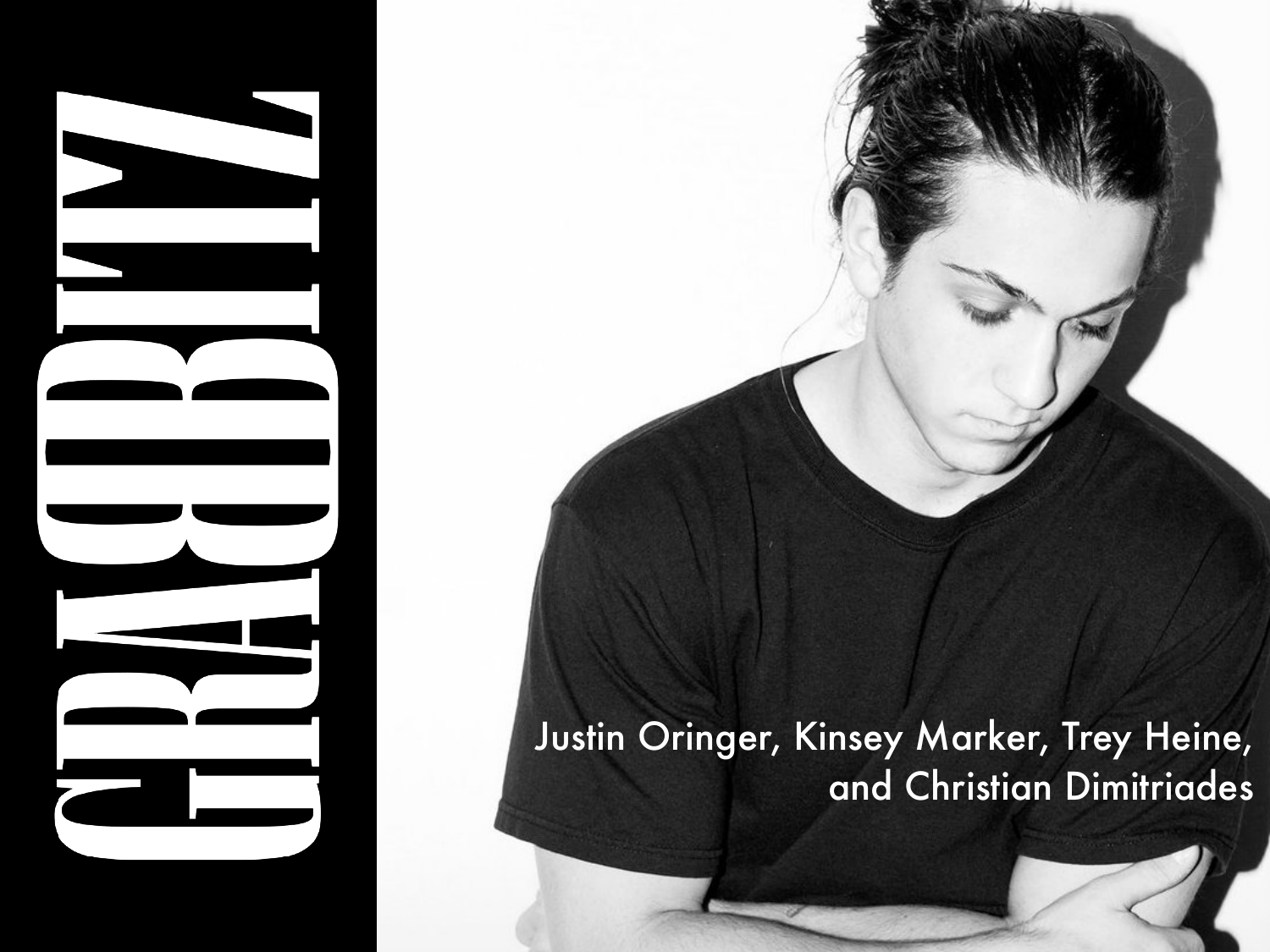## Music Strategy

- Sell Songs
	- I Just Miss You So Much
	- Draw It Out
	- Roll
	- The Gold Rush (Interlude)
	- I Still Haven't Found What I'm Looking For (release later as single)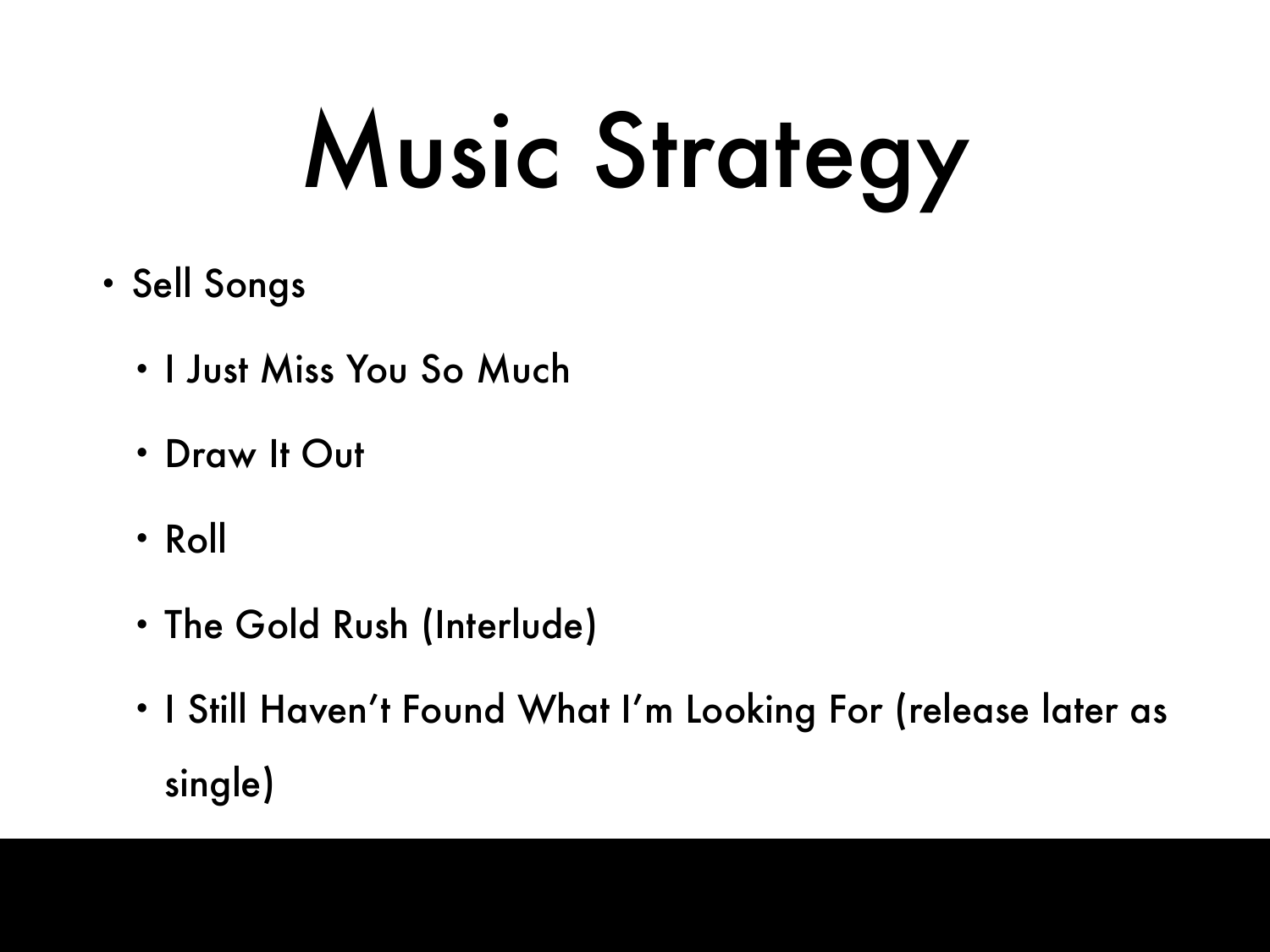## Music Strategy

- Collaboration
	- Nick Murphy / Future Classic Label
	- Netsky
	- Deorro
	- Dave Harrington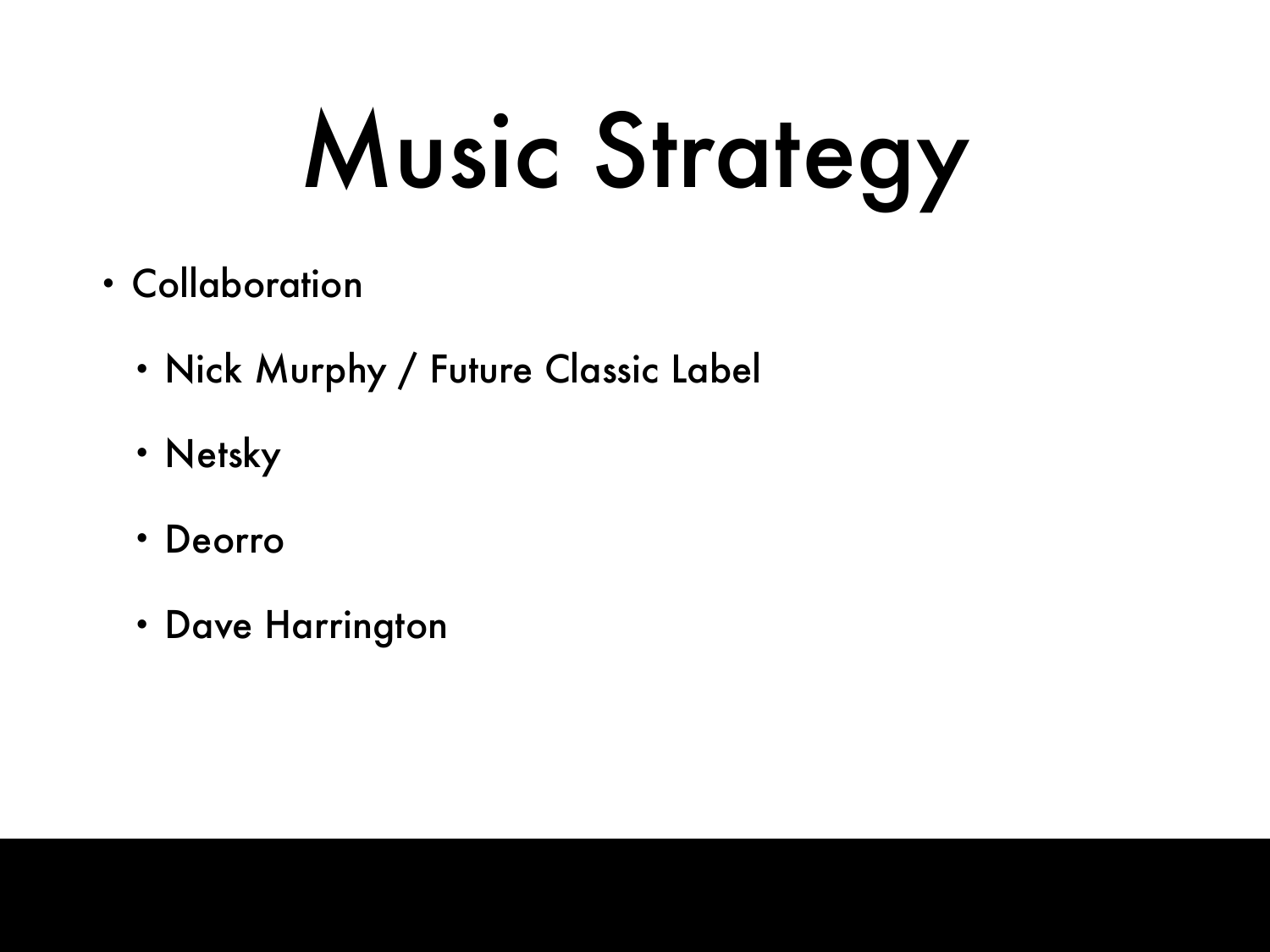## Live Strategy

- The Flying Cock (Brisbane, QLD, Aus)
- Wamfest Live (Capitol, Perth, WA, Aus)
- Grasslands Music Festival (Curtain University, Perth, WA, Aus)
- Jack Rabbit Slims (Perth, WA, Aus)
- El Grotto Bar (Scarborough, WA, Aus)
- Banquet at the World Bar (Sydney, Aus)
- Ultra Tour (Asia, EU, South America)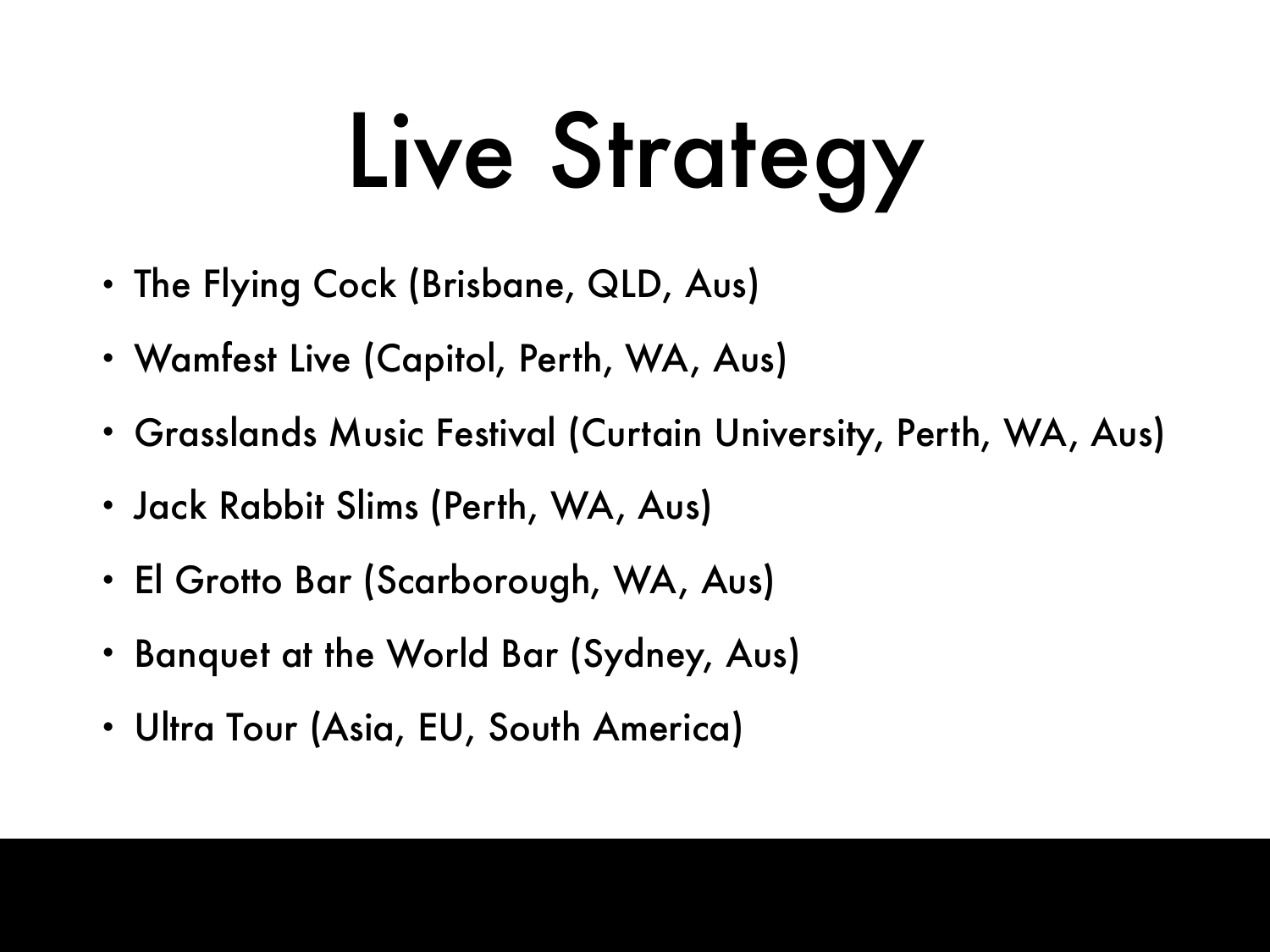### N.A. Live Strategy (Festivals)

- Movement, Detroit
- Spring Awakening, Chicago
- Lighting in a Bottle, California
- Electric Zoo, New York
- Electric Forest, Michigan
- Heavy, Montreal
- Ultra, Miami
- HARD Summer, LA
- Panorama, NY
- Nocturnal Wonderland, LA
- Beyond Wonderland, SF
- Countdown, San Diego
- Crush, AZ
- Sasquatch Festival, The Gorge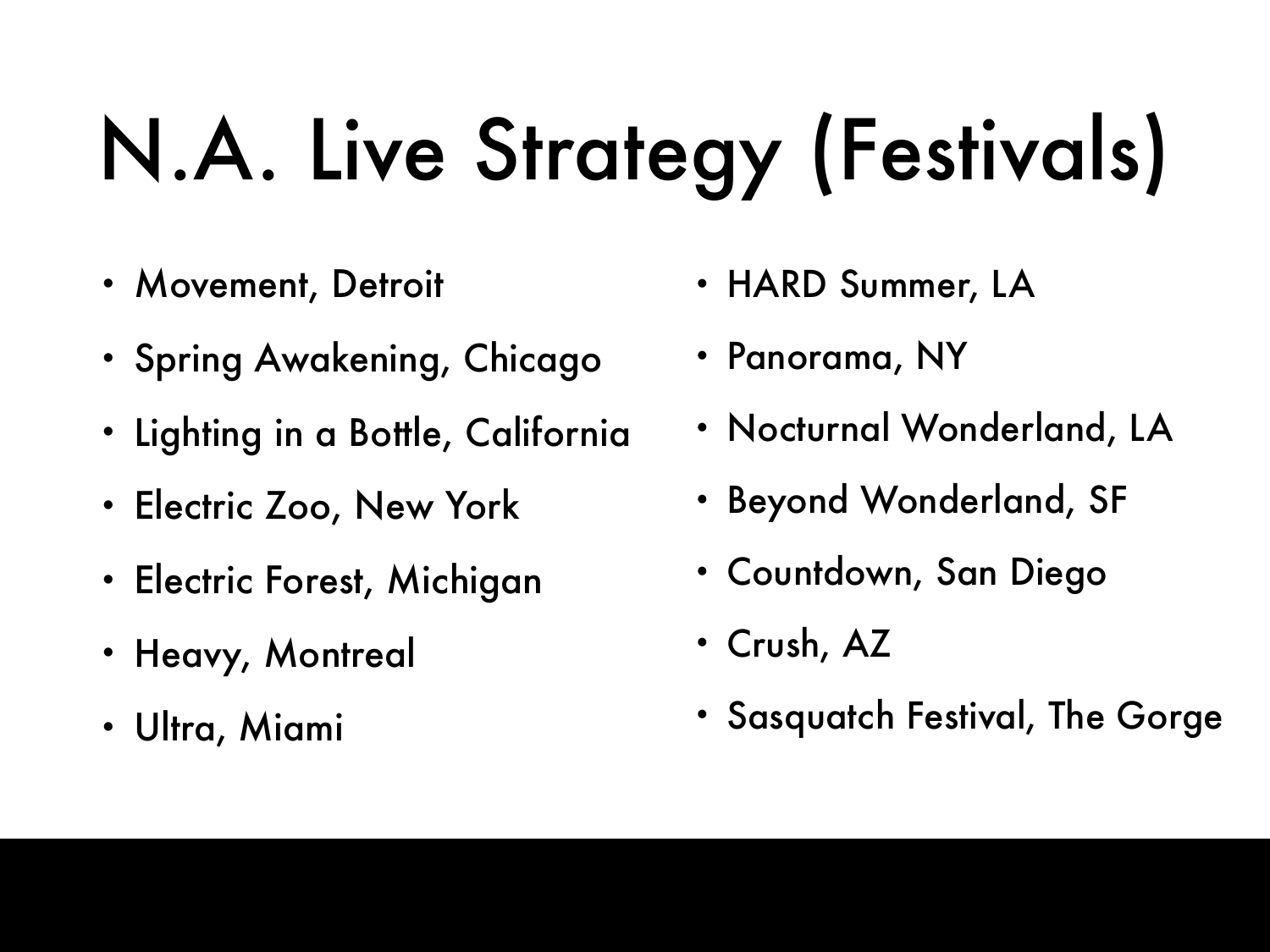## N.A. Live Strategy (Venues)

- Brighton Music Hall, Boston
- U Street Music Hall, Washington
- Union Transfer, Phil
- Music Hall of Williamsburg, Brooklyn
- The Hoxton, Toronto
- New Speak, Montreal
- Doug Fir Lounge, Portland
- Fortune Sound Club, Vancouver
- The Independent, SF
- Casbah, San Diego
- Crescent Ballroom, Phoenix
- Club Congress, Tuscon
- Urban Lounge, Salt Lake
- Bluebird Theater, Denver
- Club Dada, Dallas
- The Parrish, Austin
- The Roxy, LA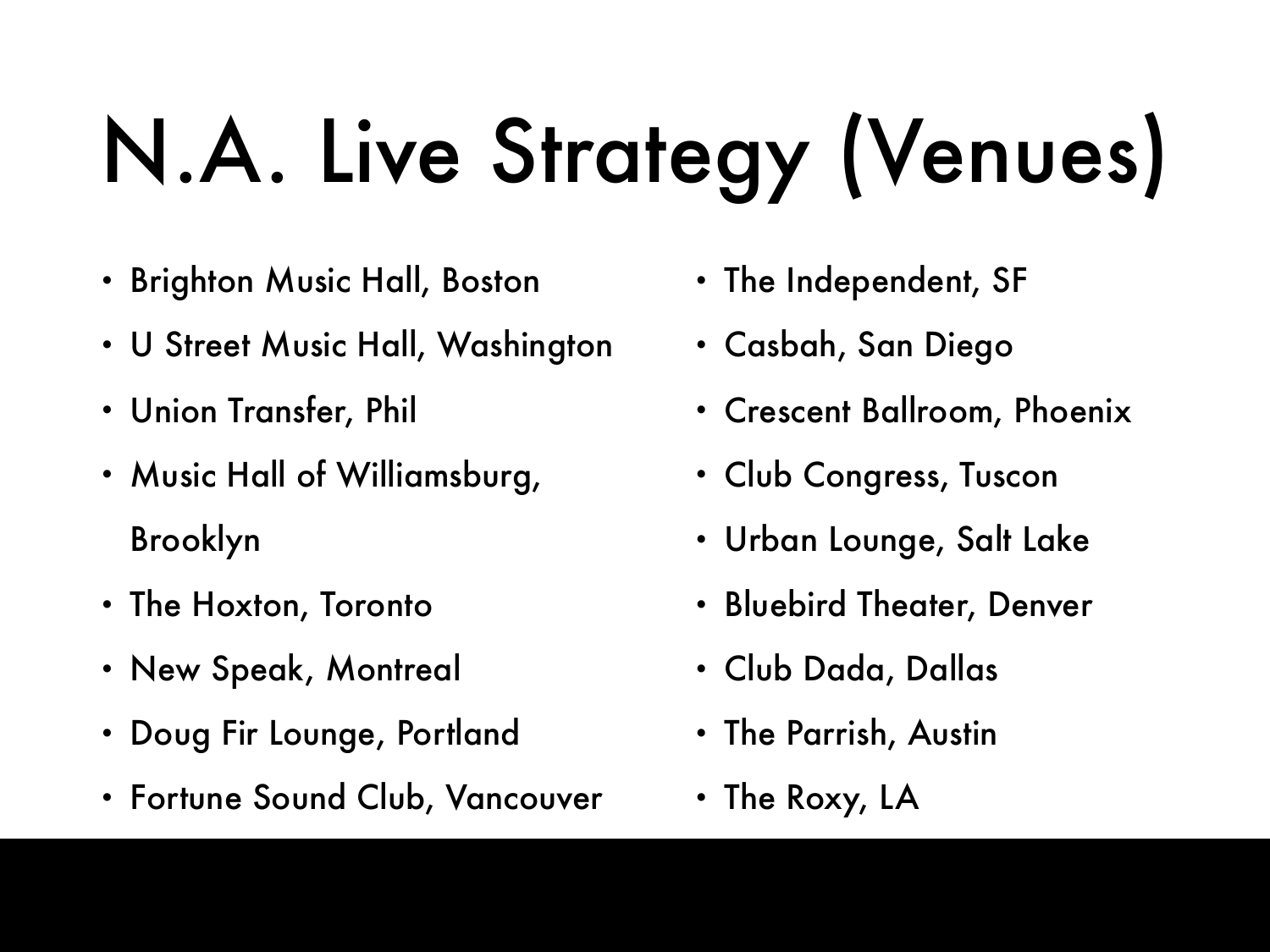## Radio Strategy

- DJ Radio mixes with BBC
	- Diplo and Friends
	- Oliver Heldens
	- Pete Tong
	- Hannah Wants
	- Annie Mack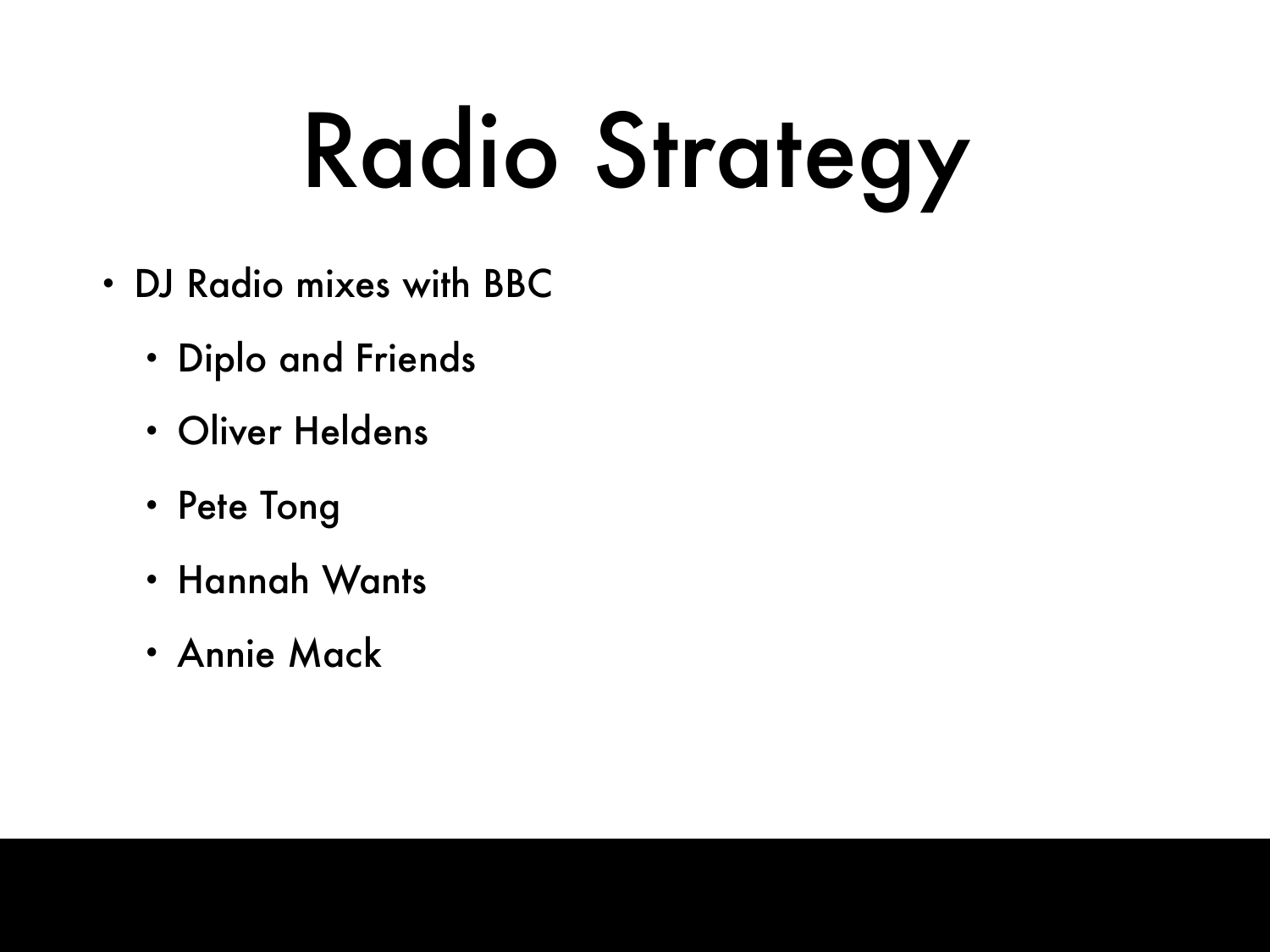## Social Media Strategy

- Fan Videos
	- Fans film their experience at shows and send in their footage for a chance to be included in music videos
	- Gather emails